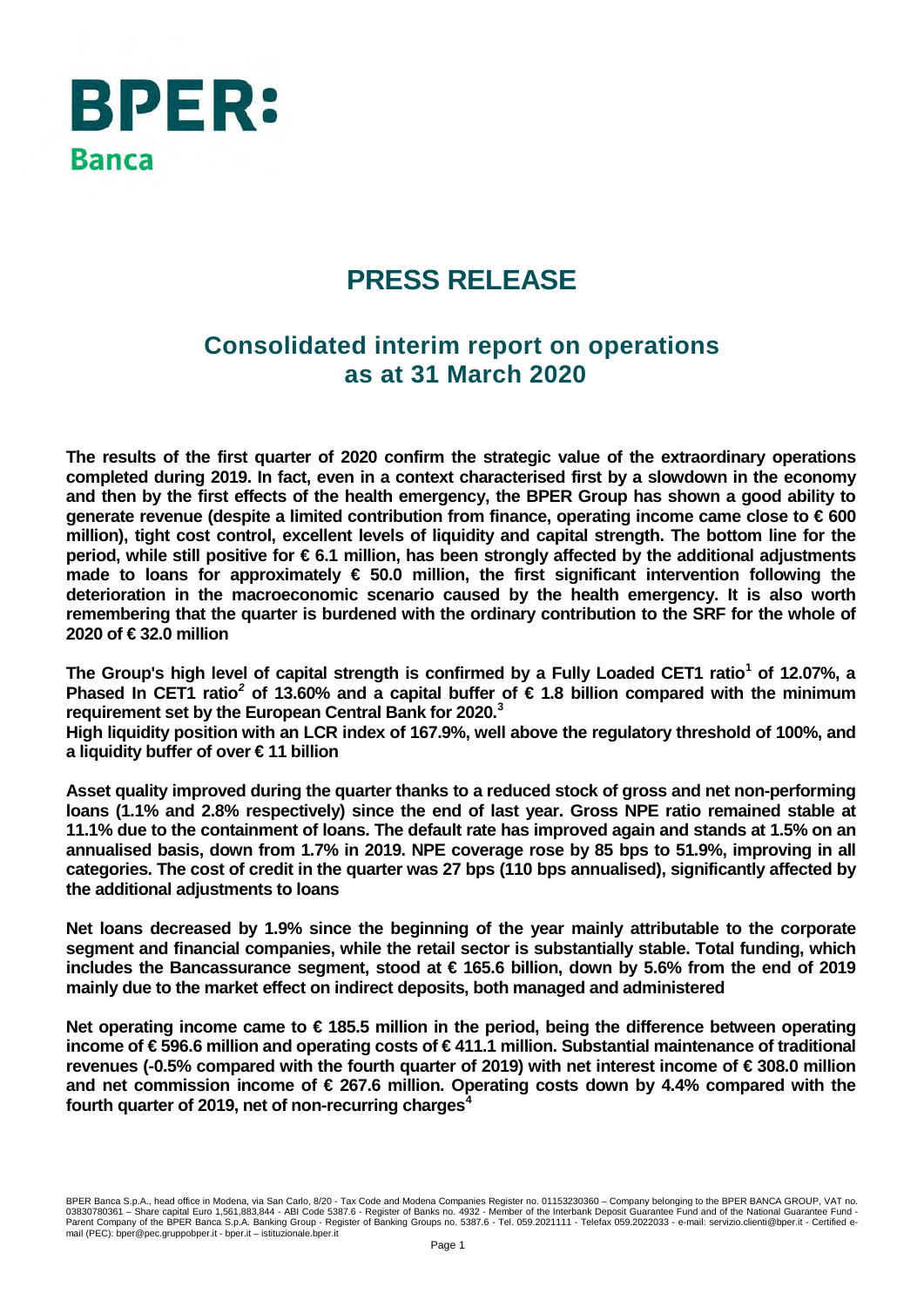**Numerous initiatives have been adopted throughout those parts of Italy where the BPER Group operates to cope with the ongoing health, economic and social emergency, aimed at containing risks, protecting the health of customers and employees, ensuring the operational continuity of company processes and implementing economic support measures for individuals and businesses:**

- **business continuity and customer services are guaranteed with the activation of smart working methods for over 50% of the staff, incentives for the use of web services for customers and organisation by appointment at the branch for other services to the public;**
- **rapid adherence to government initiatives such as moratoriums, redundancy pay advances, guaranteed loans;**
- **two lines of credit have been made available directly by the BPER Group: the first for businesses to meet liquidity needs for a total of Euro 1 billion, the other to support private individuals, freelancers, artisans and shopkeepers, with an initial tranche of Euro 100 million;**
- **over 3 million Euro have been made available to the community to cope with the emergency caused by the health crisis. A significant part of these resources come from an internal fundraising campaign in which all Group staff participated, together with the management and the Board of Directors**

The Board of Directors of BPER Banca has examined and approved the separate results of the Bank and the consolidated results of the Group at 31 March 2020.

Alessandro Vandelli, Chief Executive Officer of BPER Banca, commented: *"The first quarter of the year saw us engaged on several fronts to cope as well as possible with the effects of the unprecedented health, economic and social emergency caused by the pandemic. The BPER Group - with the constant commitment of all its resources*  immediately fielded numerous initiatives in the areas where we operate with a view to protecting the health of *employees and customers, implementing support measures for families, small businesses and companies, ensuring operational continuity in company processes, also with the introduction of innovative work methods. We acted quickly to prepare what was needed to give our customers access to the Government's measures in support of the economy, receiving over 75 thousand requests for a moratorium in a few weeks, providing funds for redundancy pay advances and processing a huge number of requests for state-guaranteed loans for both individuals and businesses. In the meantime, our Group confirms its proximity to the local areas and communities that we serve by making more than € 3 million available to face the consequences of the health emergency in various situations. A significant part of these resources is the result of an internal fund-raising campaign in which all of the Group's staff took part with great sense of solidarity, together with management and the Board of Directors, choosing to donate part of their salary, holiday time or a share of their fees. Moving on to comment on the first quarter results approved today by the Board of Directors, we must first of all note the strategic value of the extraordinary operations completed during 2019. In fact, even in a context characterised first by a slowdown in the economy and then by the first effects of the health emergency, the BPER Group has shown a good ability to generate revenue (despite a limited contribution from finance, operating income came close to € 600 million), tight cost control, excellent levels of liquidity and capital strength. The bottom line for the period, while still positive for € 6.1 million, has been strongly affected by the additional adjustments made to loans for approximately € 50.0 million, the first significant intervention following the deterioration in the macroeconomic scenario caused by the health emergency. It is also worth remembering that the quarter is burdened with the ordinary contribution to the SRF for the whole of 2020 of € 32.0 million. Credit quality remains good with a reduction in the stock of gross and net nonperforming loans of 1.1% and 2.8% respectively since the end of 2019, a gross NPE ratio that is stable at 11.1% thanks to the containment of loans and the NPE coverage that is up by 85 bps to 51.9%, with an improvement in all categories. The capital position is still solid with a Fully Loaded CET1 ratio of 12.1% and a Phased In ratio of 13.6% with an overall capital buffer of € 1.8 billion, compared with the minimum requirement set by the European Central Bank for 2020. Liquidity remains high with an LCR index of 167.9%, well above the regulatory threshold of 100% and the available liquidity buffer exceeds € 11 billion."*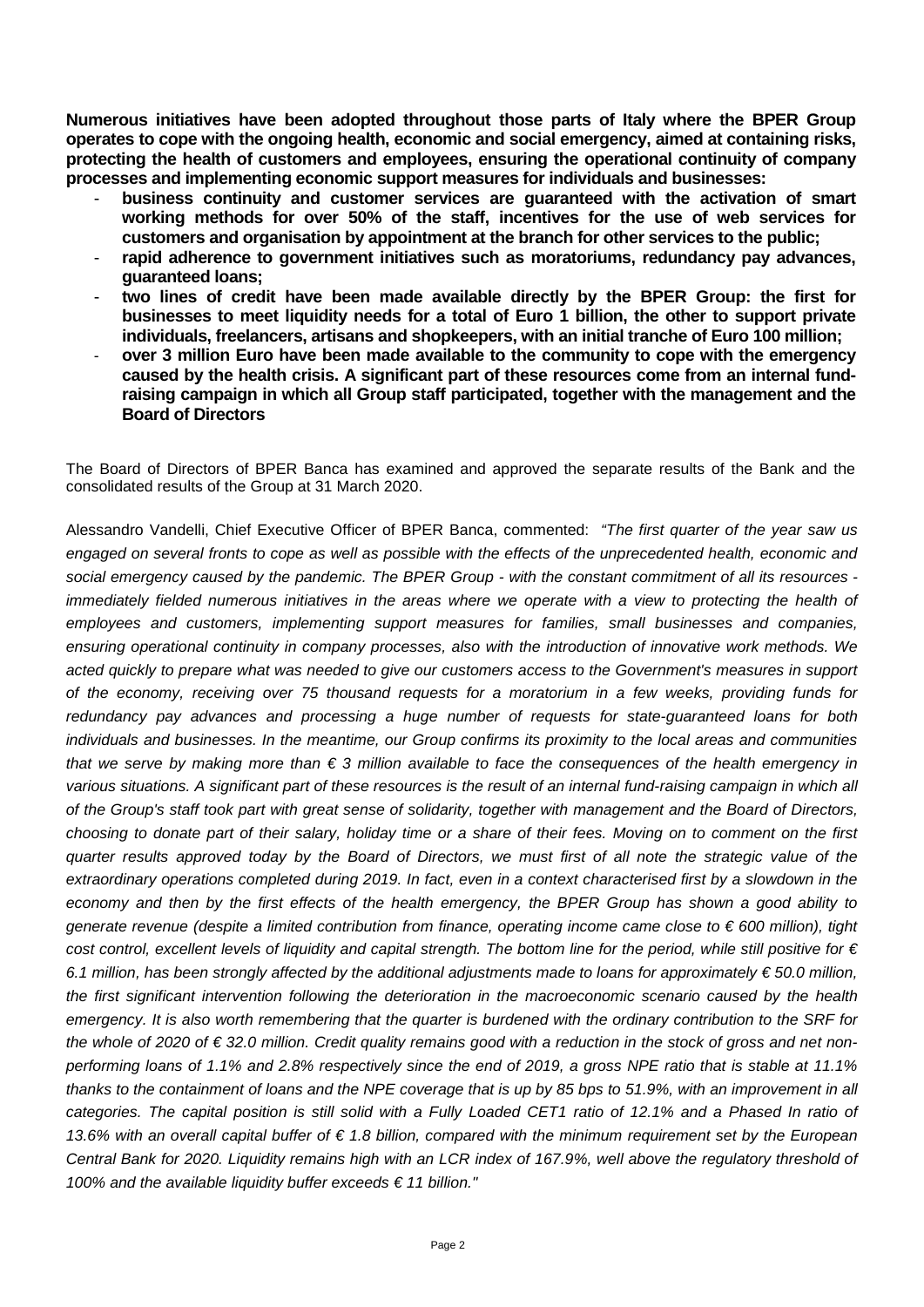#### **Consolidated income statement: key figures**

*(Bear in mind that the income statement figures in the Group's consolidated results for the first quarter of 2020 are not comparable with those of the first quarter of 2019 due to the change in the scope of consolidation, which from 1 July 2019 includes Unipol Banca and Arca Holding, the latter absorbed by the Parent Company BPER Banca on 25 November 2019; on the other hand, the figures of the first quarter 2020 and the ones of the third and fourth quarter of 2019 are comparable as they are based on the same scope of consolidation).*

\*\*\*\*\*\*\*\*\*\*\*\*\*\*\*\*\*\*\*\*

**Net interest income** stood at € 308.0 million, an increase of 1.8% compared with € 302.4 million in the fourth quarter of 2019 and substantially stable net of the effects of IFRS 9 and IFRS 16 (€ 299.1 million in the first quarter 2020 compared with € 299.[5](#page-6-4) million in the last quarter of 2019<sup>5</sup>).

**Net commissions** amounted to € 267.6 million, down by 3.0% q/q mainly due to the usual positive seasonality of the last quarter of the year, while they are substantially stable compared with the third quarter of 2019. In comparison with the fourth quarter of 2019, there was a good performance in net commissions of the asset management and administration sector (+5.6% q/q), while there were declines in Bancassurance (-29.5% q/q), mainly due to the positive seasonality of the fourth quarter of 2019, the cards, collections and payments sector (-13.4% q/q) and, only to a marginal extent, loans and guarantees (-0.9% q/q).

**Dividends** in the quarter amounted to € 0.8 million (€ 0.5 million in the fourth quarter of 2019).

**Net income from financial activities** came to € 5.6 million, down from the fourth quarter 2019 figure of € 36.8 million. It includes realised net gains on disposal of financial assets and loans of € 63.2 million, net losses on securities and derivatives of €50.4 million and other negative elements of €7.2 million.

**Operating income** amounted to € 596.6 million, down from € 631.9 million in the fourth quarter 2019, mainly due to the lower contribution from financial activities.

**Operating costs** amount to € 411.1 million, down 4.4% compared with fourth quarter 2019, calculated net of the significant extraordinary items that characterised it<sup>[6](#page-6-5)</sup>. In detail, in the first quarter of the year: 1) personnel expenses amounted to € 255.6 million and are stable with respect to the fourth quarter 2019, net of non-recurring charges relating to the personnel retirement plan of € 136.0 million, gross of tax; 2) other administrative expenses amounted to € 114.5 million, down 11.4% on the fourth quarter 2019, the latter calculated net of non-recurring costs relating to extraordinary transactions for  $\epsilon$  17.2 million; 3) net adjustments to property, plant and equipment and intangible assets amounted to € 41.0 million, down by 8.0% on the fourth quarter 2019, the latter calculated net of nonrecurring charges of  $\in$  31.8 million<sup>[7](#page-6-6)</sup>.

**Net operating income** (operating income, net of operating costs) amounts to €185.5 million for the period.

**Net impairment losses for credit risk** amount to € 139.6 million, almost entirely referable to net adjustments to financial assets at amortised cost; this caption includes the recognition of additional adjustments to loans of approximately € 50.0 million as the first significant intervention following the deterioration in the macroeconomic scenario caused by the health emergency. In particular, net adjustments to assets at amortised cost for credit risk during the year amounted to € 139.6 million. The **annualised cost of credit** stands at 110 bps (86 bps in 2019) of which 39 bps is for the additional adjustments to loans calculated in the quarter in anticipation of the changes in the crisis scenario.

**Net provisions for risks and charges** amount to € 2.3 million in the period.

In the first quarter of the year, **BPER Banca Group's ordinary contribution to the Single Resolution Fund (SRF) for 2020** of € 32.0 million (€ 23.2 million in the same period last year) was accounted. Note that, in the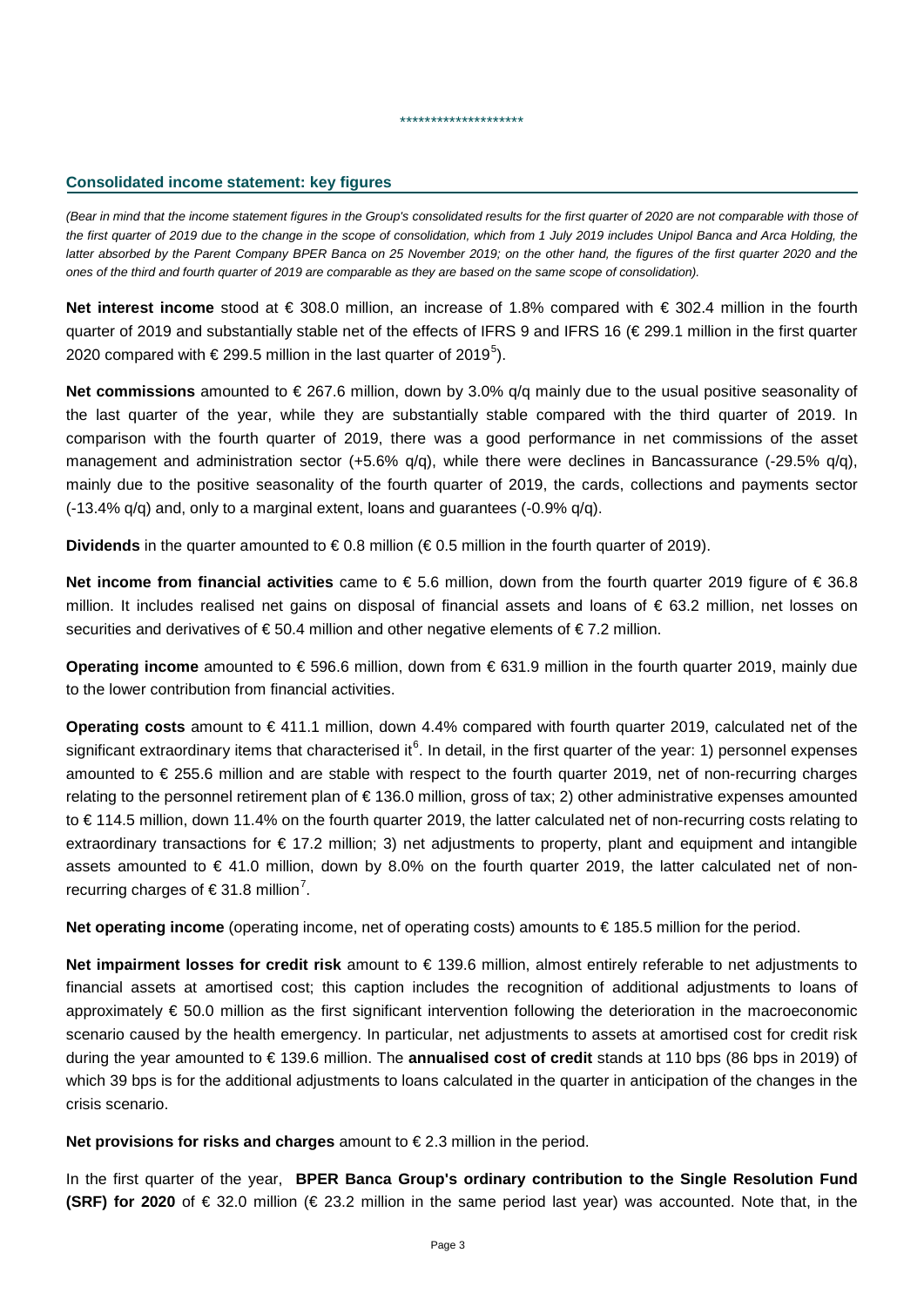interests of clarity, these contributions are shown on a separate line in the reclassified income statement, whereas in the Bank of Italy's schedule they are included in item 190 b) "Other administrative expenses".

**Gains on equity investments and on disposal of investments** amounted to € 0.3 million in the quarter.

The **profit from current operations before tax** is € 16.5 million. **Income taxes for the period** are € 6.1 million.

**Profit for the period** stands at € 10.4 million and includes a net profit for the period attributable to minority interests of € 4.3 million. The profit pertaining to the Parent Company therefore comes to € 6.1 million.

#### **Consolidated balance sheet: key figures**

Direct funding from customers (amounts due to customers, debt securities issued and financial liabilities designated at fair value through profit or loss) amounts to € 57.1 billion, down by 1.6% on the figure at the end of 2019. Ordinary customer deposits amounted to € 53.8 billion (-1.4% on the end of 2019), mainly including current accounts and demand deposits for € 48.0 billion (+0.5% on the end of 2019), time deposits and certificates of deposit for € 1.0 billion (-39.6% on the end of 2019) and bonds for € 1.6 billion (-14.3% on the end of 2019). Institutional funding amounted to € 3.3 billion (-4.0% on the end of 2019), made up entirely of bonds.

Indirect deposits from customers, marked to market, come to Euro 101.6 billion, down by 8.1% on the end of 2019, mainly due to the negative market effect in the period. In particular, **assets under management** amount to € 37.4 billion (-10.3% from the year-end), of which € 15.4 billion relating to Arca Holding, net of the portion of funds placed by the BPER Group network (-9.9% since the year-end). **Assets under custody** amount to € 64.2 billion (-6.9% since the end of 2019) which includes administered deposits of a leading insurance company. The **portfolio of life insurance premiums**, not included in indirect deposits, amounts to € 6.9 billion, recording a rise of 1.0% on the end of 2019.

**Gross loans to customers** amount to € 54.3 billion. Gross performing loans amount to € 48.2 billion, whereas gross non-performing loans (bad, unlikely-to-pay and past due loans) amount to € 6.1 billion, which is 11.1% of total gross loans. Looking at the various components, gross bad loans amount to € 3.4 billion (-0.4% on the end of 2019); **gross unlikely-to-pay loans** amount to € 2.5 billion, down by 0.7% compared with the end of 2019); **gross past due loans** amount to € 159.4 million (-18.2% on the end of 2019). The quality of performing loans remains high, with a percentage of low-risk ratings at 62.6%.

**Net loans to customers** amount to € 51.0 billion. Net performing loans amount to € 48.1 billion, whereas net nonperforming loans (bad, unlikely-to-pay and past due loans) amount to € 2.9 billion, with a percentage on total net loans of 5.7% and a coverage ratio of 51.9%. Looking at the various components, **net bad loans** amount to € 1.2 billion, with a coverage ratio of 66.3%; **net unlikely-to-pay loans** amount to € 1.6 billion, with a coverage of 34.0%; **net past due loans** amount to € 130.1 million with a coverage of 18.4%.

The **net interbank position** is negative for € 10.2 billion and is the result of the imbalance between amounts due from banks of € 3.9 billion and amounts due to banks of € 14.1 billion. The BPER Group's total amount of refinancing with the European Central Bank (ECB) amounts to € 9.7 billion, entirely attributable to participation in TLTRO 2 with a four-year maturity. Financial instruments, which can be used as collateral for refinancing operations on the market, amount to  $\in$  21.2 billion, net of the haircut, of which  $\in$  9.0 billion is available, to which  $\in$ 2.4 billion of deposits available at the ECB must be added.

**Financial assets** amount to € 19.9 billion, which is 24.8% of total assets. Debt securities amount to € 19.0 billion and represent 95.4% of the total portfolio: of these, € 8.9 billion refer to government securities and other public entities, including € 6.6 billion of Italian government securities.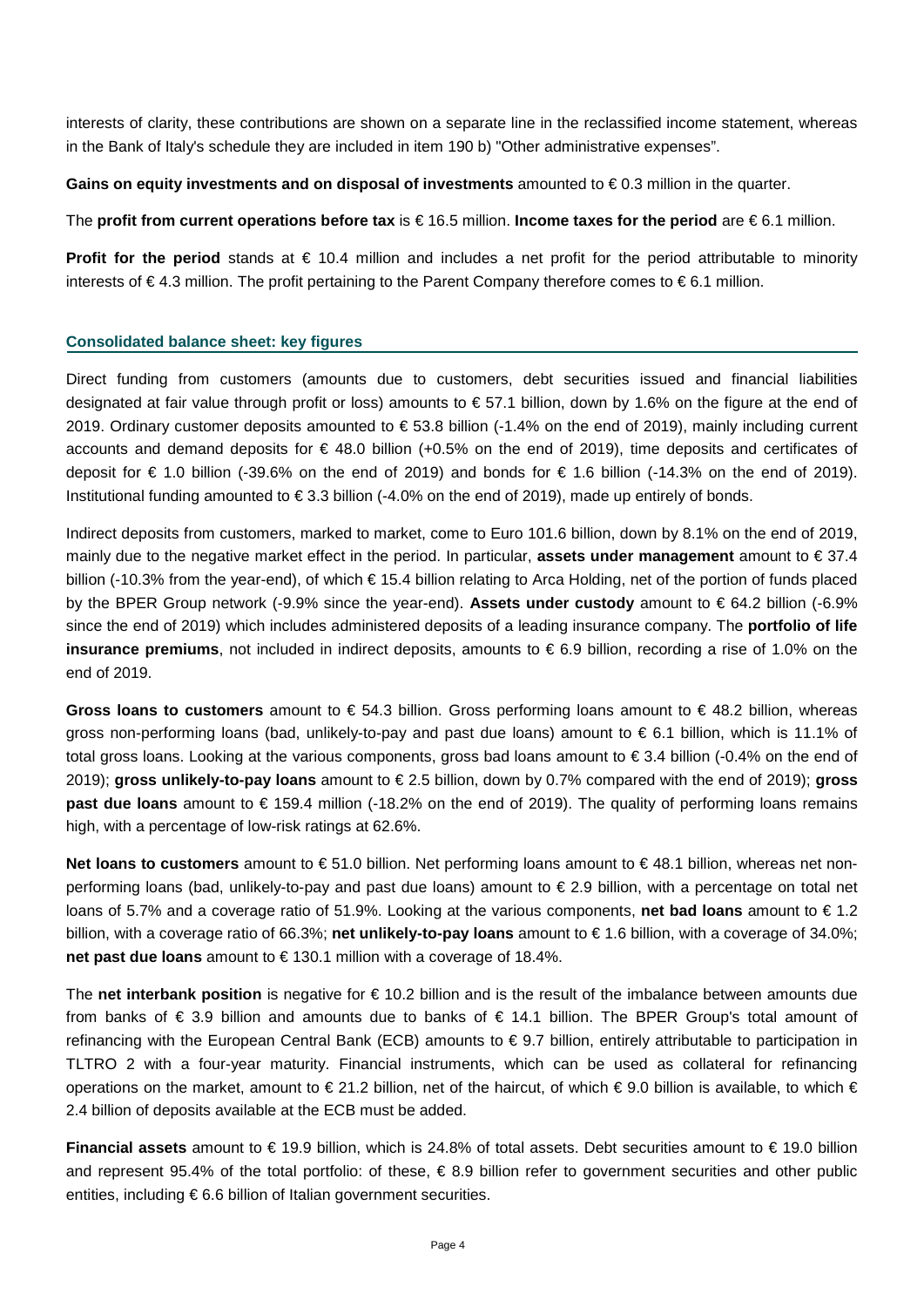**Total shareholders' equity** at 31 March 2020 amounts to € 5.2 billion, with a portion pertaining to minority interests of € 0.1 billion. The **Group's consolidated shareholders' equity**, including the result for the period, amounts to € 5.1 billion.

The **Liquidity Coverage Ratio** (LCR) and the **Net Stable Funding Ratio** (NSFR) are both over 100%; at 31 March 2020, the LCR index is 167.9%, while the NSFR is estimated to be over 100% (it was 114.0% at 31 December 2019).

#### **Capital ratios**

At 31 March 2020, capital ratios, calculated taking into account the AIRB methodology for the credit risk requirements are:

- Common Equity Tier 1 (CET1) ratio Phased In of 13.60% (13.91% at 31 December 2019). The ratio calculated on the full application regime (Fully Loaded) is equal to 12.07% (12.01% at 31 December 2019);
- Tier 1 ratio Phased In of 14.05% (14.35% at 31 December 2019);
- Total capital ratio Phased In of 16.59% (16.82% at 31 December 2019).

#### **Main structure data at 31 March 2020**

The Group is present in nineteen regions of Italy with 1,349 bank branches, in addition to the Luxembourg office of BPER Bank Luxembourg S.A..

\*\*\*\*\*\*\*\*\*\*\*\*\*\*\*\*\*\*\*\*

The Group employs 13,780 people (13,805 at the end of 2019).

#### **Outlook for operations**

The effects of the health emergency on the global economy are currently difficult to quantify even if a significant decrease in production and consumption can reasonably be expected due to the prolonged lock-down and restrictions on the mobility of people. Analysts' forecasts indicate a significant decrease in Gross Domestic Product both worldwide and in Europe and the decline expected for Italy is even more marked. Governments and central banks have immediately put in place impressive measures to support the liquidity of businesses and incomes to cope with this very difficult moment for households and businesses. Their impact will only be visible in a few months and will depend mainly on the methods and timing with which the restrictive measures get loosened up and the speed at which economic activity gets back to normal. It is widely believed among analysts that the sharp contraction in economic activity forecast for the current year will be followed by a marked recovery in 2021, also thanks to the support of the measures decided by governments and central authorities in response to the current crisis.

In this difficult and unprecedented situation, it is hard to predict how the main economic and capital aggregates will evolve during the current year. The Group confirms its commitment to promote activities dedicated to customers and communities in the areas served. Based on the possible evolution of the scenario, although not without uncertainties, the BPER Group is confident of being able to express a good margin on traditional revenues during the year, especially with reference to the net interest income which should benefit from both the increase in loans and the reduction in the cost of funding. At the same time, operating costs are expected to gradually decrease as a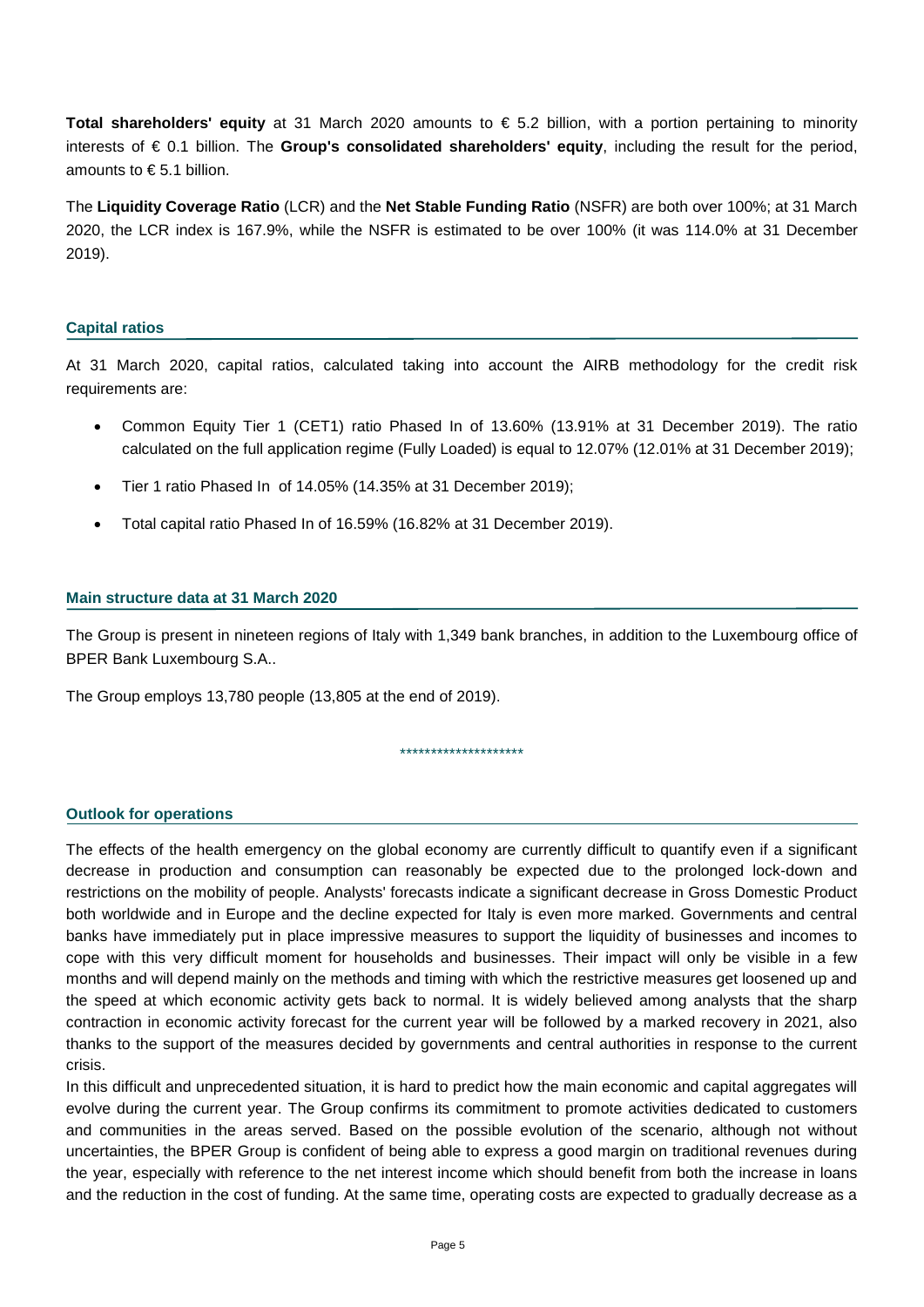consequence, in particular, of the benefits on staff costs of the progressive implementation of the staff efficiency improvement activities included in the Business Plan. These elements, even if there is a prudently revised upward cost of credit, should contribute to sustaining expected profitability. Asset quality should improve further during the year thanks to the actions already planned and other management initiatives. Capital solidity and the liquidity position are expected to gradually improve.

In this situation of considerable uncertainty, the strategic and industrial significance of the project to acquire a business unit from the Intesa Sanpaolo Group is confirmed in full, on the assumption that the voluntary public exchange offer launched by Intesa Sanpaolo for UBI Banca will be completed. Preparatory activities prior to execution of the agreement are going ahead according to plan, both from an authorisation point of view and from an operational point of view. In this regard, it should be noted that on 22 April, the Extraordinary Shareholders' Meeting voted, with the 97.11% of the votes cast, in favour of granting powers to the Board of Directors to carry out an increase in capital of up to € 1 billion to service the deal. This increase in capital, for which the Unipol Group has expressed its willingness to subscribe for its share, is backed by a pre-underwriting agreement with Mediobanca - Banca di Credito Finanziario S.p.A.

*With reference to the regulatory provisions that were introduced with the amendment to Legislative Decree 25 of 15 February 2016, which followed the European Directive 2013/50/EU (Transparency II) and the subsequent Consob Resolution 19770 of 26 October 2016, it should be noted that BPER Banca decided on a voluntary basis, in continuity with the past, to publish the Group's consolidated interim report on operations at 31 March and 30 September of each year.*

\*\*\*\*\*\*\*\*\*\*\*\*\*\*\*\*\*\*\*\*

*The document will soon be available at the Bank's head office, on the websites of the Bank and of the Group (www.bper.it and https://istituzionale.bper.it/), of Borsa Italiana S.p.A. and of the authorised storage system (www.1info.it).*

*To supplement the information provided in this press release, we attach the consolidated balance sheet and income statement (also quarterly and reclassified) at 31 March 2020, as well as a summary of the key financial indicators.*

Modena, 6 May 2020

### **The Chief Executive Officer Alessandro Vandelli**

The Manager responsible for preparing the Company's financial reports, Marco Bonfatti, declares, pursuant to art. 154-bis, paragraph 2, of Legislative Decree no. 58/1998 (Consolidated Finance Act), that the accounting information contained in this press release agrees with the supporting documentation, books of account and accounting entries.

\*\*\*\*\*\*\*\*\*\*\*\*\*\*\*\*\*\*\*\*

Modena, 6 May 2020

### **The Manager responsible for preparing the Company's financial reports Marco Bonfatti**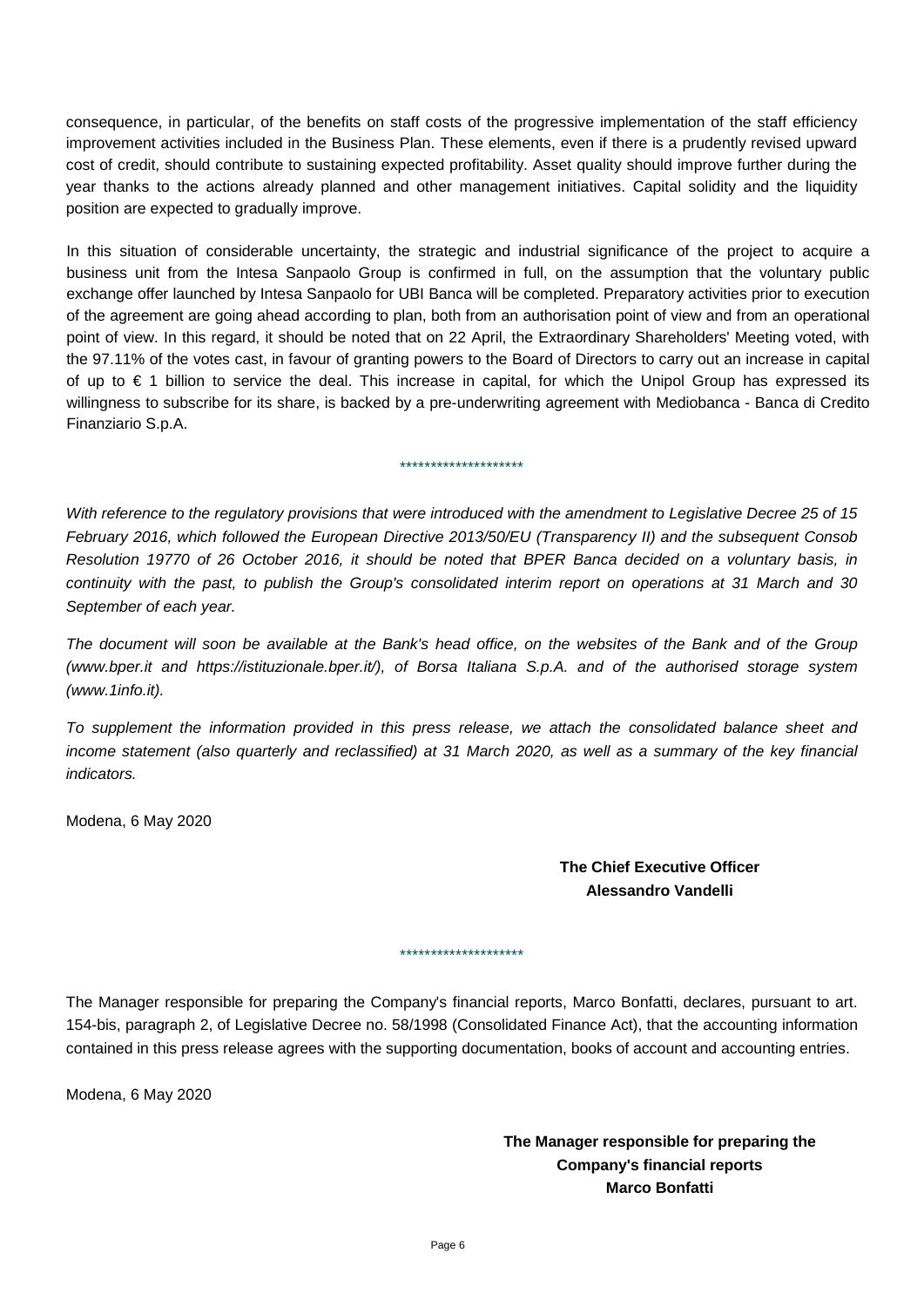### \*\*\*\*\*\*\*\*\*\*\*\*\*\*\*\*\*\*\*\*\*\*\*\*\*\*\*\*\*\*\*\*\*\*\*\*\*\*\*\*\*\*\*\*\*\*\*\*\*\*\*\*\*\*\*\*\*\*\*\*\*\*\*\*\*\*\*\*\*\*\*\*\*\*\*\*\*\*\*\*\*

A conference call will be held today, **6 May 2020 at 6.00 p.m.** (CET), to explain the consolidated results of the BPER Group at 31 March 2020.

The conference call will be held in English and will be chaired by **Alessandro Vandelli, the Chief Executive Officer.**

To join the conference call, dial the following telephone number:

#### **ITALY: +39 02 8058811 UK: +44 1212 818003 USA: +1 718 7058794**

A set of slides to support the presentation will be available the same day, before the start of the presentation and the conference call, in the Investor Relations area of the Bank's website https://istituzionale.bper.it.

\*\*\*\*\*\*\*\*\*\*\*\*\*\*\*\*\*\*\*\*\*\*\*\*\*\*\*\*\*\*\*\*\*\*\*\*\*\*\*\*\*\*\*\*\*\*\*\*\*\*\*\*\*\*\*\*\*\*\*\*\*\*\*\*\*\*\*\*\*\*\*\*\*\*\*\*\*\*\*\*

This press release is also available in the 1INFO storage device. *This is a translation into English of the original in Italian. The Italian text shall prevail over the English version.*

*Contacts*:

| <b>Manager responsible for preparing</b><br>the company's financial reports<br><b>Investor Relations</b> |                         |
|----------------------------------------------------------------------------------------------------------|-------------------------|
| Gilberto Borghi                                                                                          | <b>Marco Bonfatti</b>   |
| Tel: (+39) 059/202 2194                                                                                  | Tel: (+39) 059/202 2713 |
| gilberto.borghi@bper.it                                                                                  | marco.bonfatti@bper.it  |

**External Relations Eugenio Tangerini** Tel: (+39) 059/202 1330 [eugenio.tangerini@bper.it](mailto:eugenio.tangerini@bper.it)

[www.bper.it](http://www.bper.it/) – https://istituzionale.bper.it/

#### **Footnotes**

 $\overline{\phantom{a}}$ 

<span id="page-6-5"></span><span id="page-6-4"></span> $\frac{6}{7}$  See Note 4.<br>See Note 4.

<span id="page-6-0"></span><sup>1</sup> Estimated value excluding the effects of the transitional provisions in force and taking into account the result for the period, net of the expected pro-quota dividends, and the expected absorption of deferred tax assets relating to first-time adoption of IFRS9.

<span id="page-6-1"></span><sup>2</sup> Reg. 2395/2017 "Transitional provisions for mitigating the impact of the introduction of IFRS 9 on own funds" introduced the so-called "phased-in" transitional regime for the impact of IFRS 9 on own funds, giving banks a chance to spread the effect on own funds over a period of 5 years (from March 2018 to December 2022), sterilizing the impact in CET1 by applying decreasing percentages over time. The BPER Banca Group has chosen to adopt the so-called "static approach" to be applied to the impact resulting from comparison between the IAS 39 adjustments at 31/12/2017 and the IFRS 9 adjustments at 1/1/2018.

<span id="page-6-2"></span><sup>3</sup> To support supervised entities in facilitating the financing of the real economy in the extraordinary circumstances related to the spread of coronavirus (COVID-19), the ECB notified BPER Banca on 8 April 2020 and with effect from 12 March 2020, a new method of holding the Pillar 2 additional own funds requirement (of 2%), i.e. in the form of at least 56.25% of CET1 and 75% of T1. At 31 March 2020, the Common Equity Tier 1 Ratio requirement to be met was therefore equal to 8.125% Phased in and Fully Phased.

<span id="page-6-3"></span><sup>4</sup> Operating costs in the fourth quarter of 2019 were € 614.8 million and included total non-recurring charges of € 185.0 million as detailed below: 1) the charges relating to the personnel retirement plan as a result of the trade union agreement signed at the end of October 2019 of € 136.0 million, accounted under caption "Staff costs"; 2) non-recurring charges relating to extraordinary transactions carried out in 2019 for € 17.2 million, accounted under caption "other administrative expenses "; 3) net adjustments to property, plant and equipment and intangible assets for € 31.8 million. Net operating costs in the fourth quarter of 2019 amount to  $€$  429.8 million, net of non-recurring charges.<br>5 Please refer to the reclassified income statement attached to this press release.

<span id="page-6-6"></span>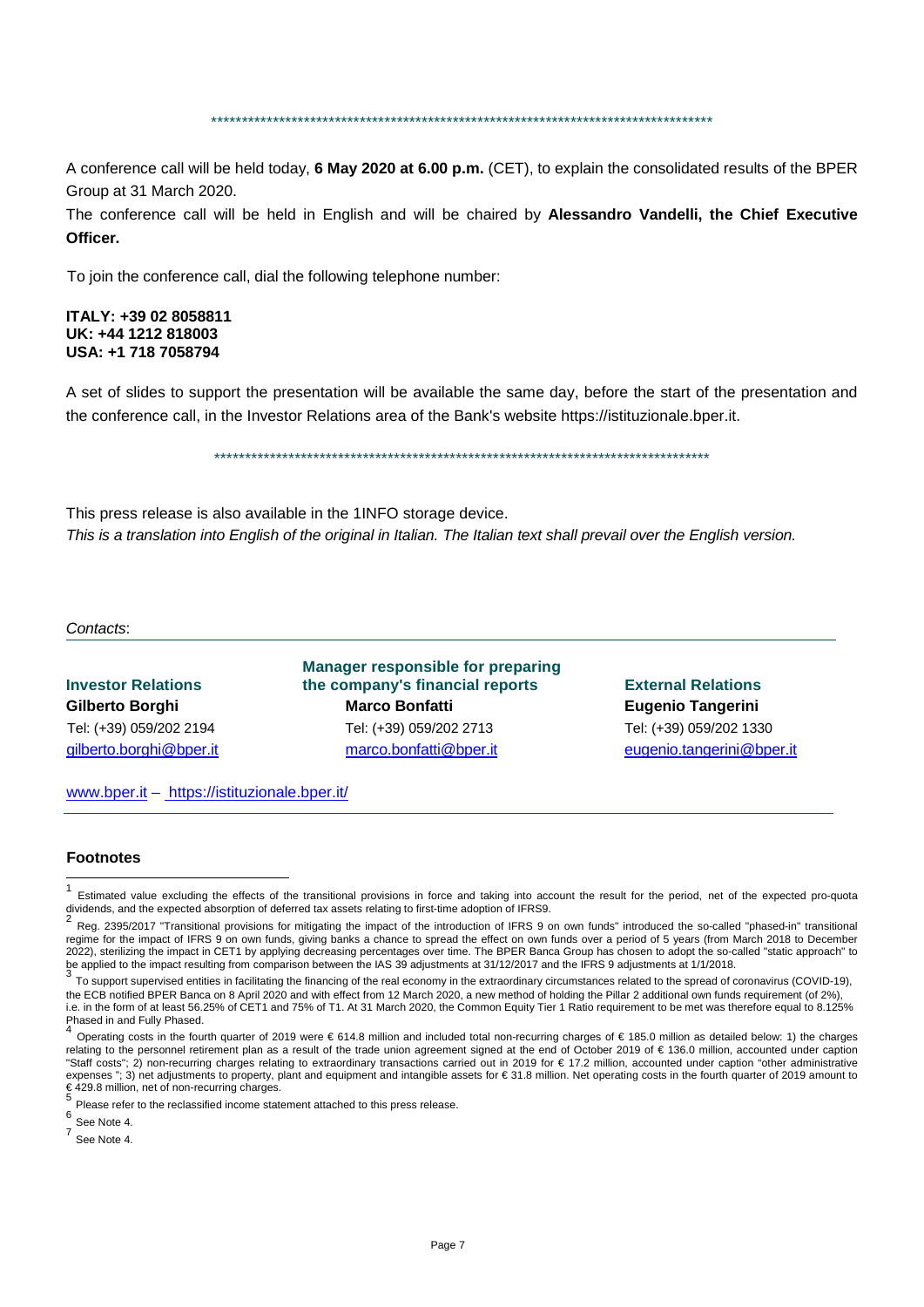### **BPER: Gruppo**

## Reclassified financial statement as at 31 March 2020

For greater clarity in the presentation of the results for the period, the accounting schedules envisaged by the 6th update of Bank of Italy Circular no. 262/2005 have been reclassified as follows.

In the balance sheet:

- Debt securities valued at amortised cost (caption 40 "Financial assets measured at amortised cost") have been reclassified under caption "Financial assets";
- "Other assets" include captions 110 "Tax assets" and 130 "Other assets";
- "Other liabilities" include captions 60 "Tax liabilities", 80 "Other liabilities", and 90 "Employee termination indemnities" and 100 " Provisions for risks and charges";
- assets and liabilities classified as held for sale (asset caption 120 "Non current assets and disposal groups classified as held for sale" and liability caption 70 "Liabilities associated with activities classified as held for sale") are presented in their original portfolios in order to report the aggregates more clearly $^1\!\!$  $^1\!\!$  $^1\!\!$  .

In the income statement:

 $\overline{a}$ 

- "Net income from financial activities" includes captions 80, 90, 100 and 110 in the standard reporting format;
- Indirect tax recoveries, allocated for accounting purposes to caption 230 "Other operating expense/income", have been reclassified as a reduction in the related costs under "Other administrative expenses" (Euro 34,037 thousand at 31 March 2020 and Euro 31,746 thousand at 31 March 2019);
- "Net adjustments to property, plant, equipment and intangible assets" include captions 210 and 220 in the standard reporting format;
- "Gains (Losses) on equity investments, disposal investments and impairment losses on goodwill" include captions 250, 270 and 280 in the reporting format;
- "Contributions to the SRF, DGS and IDPF-VS funds" has been shown separately from the specific accounting technical forms to give a better and clearer representation, as well as to leave the "Other administrative expenses" as a better reflection of the trend in the Group's operating costs. In particular, at 31 March 2020, this caption represents the component allocated to administrative expenses related to the 2020 ordinary contribution to the SRF (European Single Resolution Fund) for Euro 31,978 thousand;
- <span id="page-7-1"></span>appropriate specification ("of which") has been included in "Net interest income" caption in order to highlight the impacts of IFRS 9 application.

<span id="page-7-0"></span><sup>&</sup>lt;sup>1</sup> The balance sheet data include the amounts for 5 branches held for sale. These branches belong to the group of 10 Unipol Banca branches acquired by BPER Banca on 25 November 2019 and subsequently transferred to Banco di Sardegna. In that regard, the Italian competition authority (Autorità Garante della Concorrenza e del Mercato - AGCM) authorised the operation on condition that the 5 branches located in Sardinia would be sold subsequently. The disposal is intended to resolve the competition issue identified in the AGCM investigation, which found excessive concentration in the Municipalities of Sassari, Alghero, Iglesias, Nuoro and Terralba, which would create and/or strengthen a dominant position.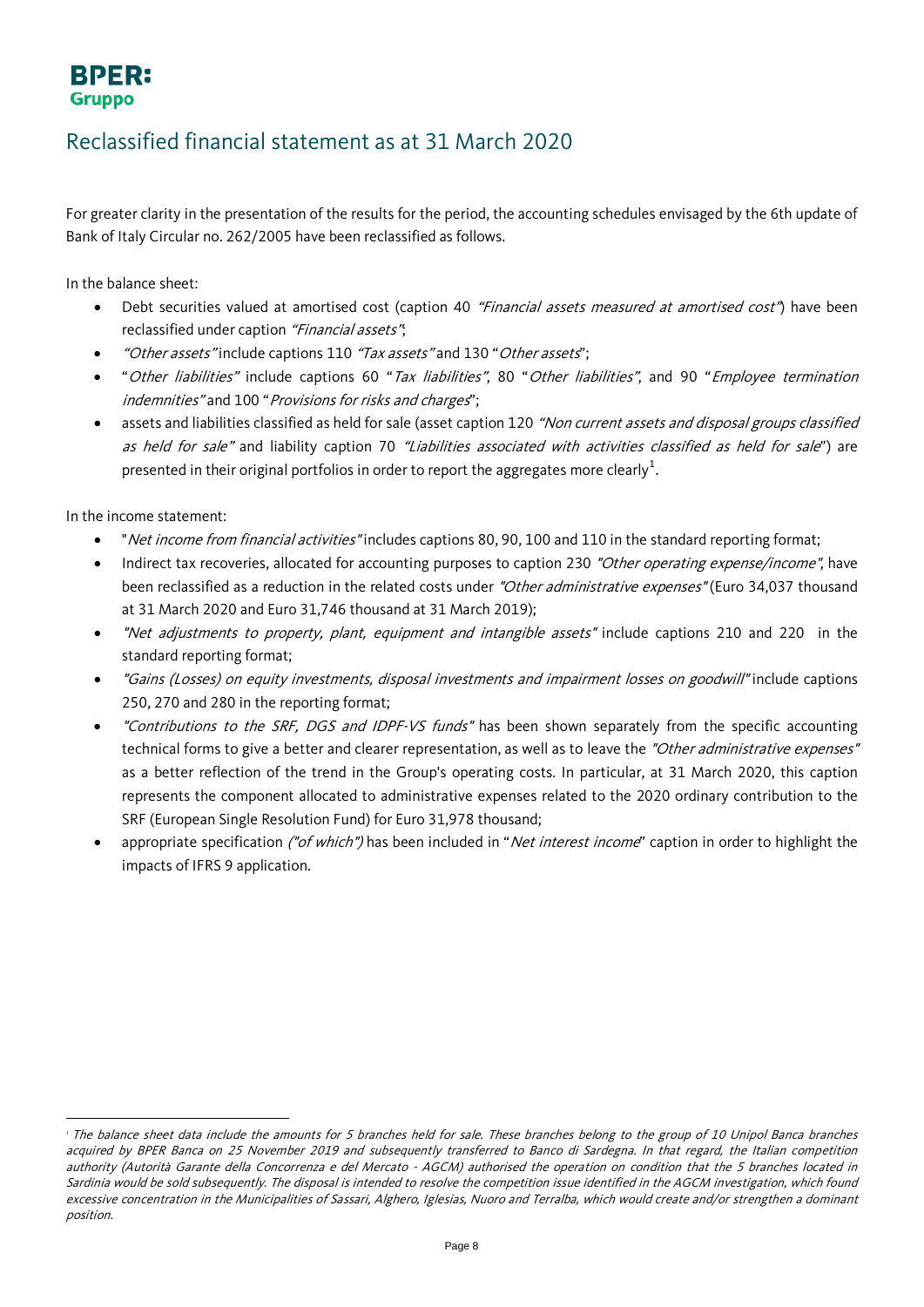# Reclassified consolidated balance sheet as at 31 March 2020

|                                                                               |            |            |            | (in thousands) |
|-------------------------------------------------------------------------------|------------|------------|------------|----------------|
| <b>Assets</b>                                                                 | 31.03.2020 | 31.12.2019 | Change     | % Change       |
|                                                                               |            |            |            |                |
| Cash and cash equivalents                                                     | 402,042    | 566,930    | (164, 888) | $-29.08$       |
| Financial assets                                                              | 19,878,531 | 18,956,906 | 921,625    | 4.86           |
| a) Financial assets held for trading                                          | 244,181    | 270,374    | (26, 193)  | $-9.69$        |
| b) Financial assets designated at fair value                                  | 127,032    | 130,955    | (3,923)    | $-3.00$        |
| c) Other financial assets mandatorily measured at fair value                  | 672,547    | 692,995    | (20, 448)  | $-2.95$        |
| d) Financial assets measured at fair value through other comprehensive income | 6,509,863  | 6,556,202  | (46, 339)  | $-0.71$        |
| e) Debt securities measured at amortised cost                                 | 12,324,908 | 11,306,380 | 1,018,528  | 9.01           |
| - banks                                                                       | 3,237,826  | 2,744,570  | 493,256    | 17.97          |
| - customers                                                                   | 9,087,082  | 8,561,810  | 525,272    | 6.14           |
| Loans                                                                         | 54,953,846 | 54,353,634 | 600,212    | 1.10           |
| a) Loans to banks                                                             | 3,893,926  | 2,321,809  | 1,572,117  | 67.71          |
| b) Loans to customers                                                         | 51,034,124 | 52,006,038 | (971, 914) | $-1.87$        |
| c) Financial assets measured at fair value                                    | 25,796     | 25,787     | 9          | 0.03           |
| Hedging derivatives                                                           | 53,100     | 82,185     | (29,085)   | $-35.39$       |
| Equity investments                                                            | 225,358    | 225,869    | (511)      | $-0.23$        |
| Property, plant and equipment                                                 | 1,367,636  | 1,369,724  | (2,088)    | $-0.15$        |
| Intangible assets                                                             | 660,791    | 669,847    | (9,056)    | $-1.35$        |
| - of which: goodwill                                                          | 434,758    | 434,758    |            |                |
| Other assets                                                                  | 2,558,012  | 2,808,403  | (250, 391) | $-8.92$        |
| <b>Total assets</b>                                                           | 80,099,316 | 79,033,498 | 1,065,818  | 1.35           |

|                                                       |            |            |            | (in thousands) |
|-------------------------------------------------------|------------|------------|------------|----------------|
| Liabilities and shareholders' equity                  | 31.03.2020 | 31.12.2019 | Change     | % Change       |
|                                                       |            |            |            |                |
| Due to banks                                          | 14,092,713 | 12,213,133 | 1,879,580  | 15.39          |
| Direct deposits                                       | 57,136,313 | 58,055,608 | (919, 295) | $-1.58$        |
| a) Due to customers                                   | 51,700,785 | 52,220,719 | (519, 934) | $-1.00$        |
| b) Debt securities issued                             | 5,435,528  | 5,834,889  | (399, 361) | $-6.84$        |
| Financial liabilities held for trading                | 164,498    | 165,970    | (1, 472)   | $-0.89$        |
| Hedging derivatives                                   | 396,146    | 294,114    | 102,032    | 34.69          |
| Other liabilities                                     | 3,125,839  | 3,013,126  | 112,713    | 3.74           |
| Minority interests                                    | 135,791    | 131,662    | 4,129      | 3.14           |
| Shareholders' equity pertaining to the Parent Company | 5,048,016  | 5,159,885  | (111, 869) | $-2.17$        |
| a) Valuation reserves                                 | (71, 110)  | 37,750     | (108, 860) | $-288.37$      |
| b) Reserves                                           | 2,405,697  | 2,035,205  | 370,492    | 18.20          |
| c) Equity instruments                                 | 150,000    | 150,000    |            |                |
| d) Share premium reserve                              | 1,002,722  | 1,002,722  |            |                |
| e) Share capital                                      | 1,561,884  | 1,561,884  |            |                |
| f) Treasury shares                                    | (7, 259)   | (7, 259)   |            |                |
| g) Profit (Loss) for the period                       | 6,082      | 379,583    | (373,501)  | $-98.40$       |
| Total liabilities and shareholders' equity            | 80,099,316 | 79,033,498 | 1,065,818  | 1.35           |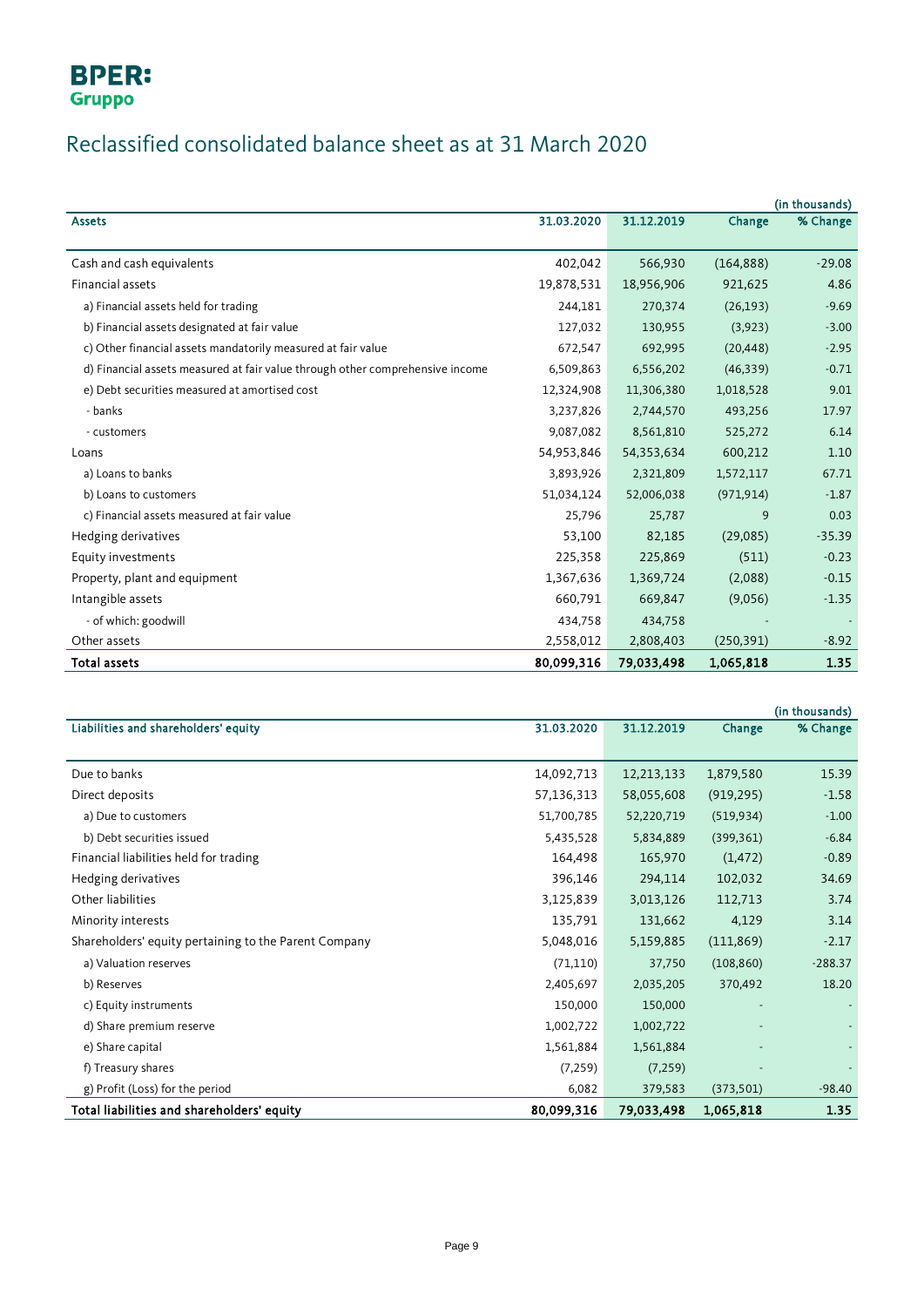## Reclassified consolidated income statement as at 31 March 2020

|                     |                                                                                                 |            |            |           | (in thousands) |
|---------------------|-------------------------------------------------------------------------------------------------|------------|------------|-----------|----------------|
| <b>Captions</b>     |                                                                                                 | 31.03.2020 | 31.03.2019 | Change    | % Change       |
| $10 + 20$           | Net interest income                                                                             | 307,971    | 273,896    | 34,075    | 12.44          |
|                     | of which IFRS 9 components*                                                                     | 9,414      | 13,352     | (3, 938)  | $-29.49$       |
| $40 + 50$           | Net commission income                                                                           | 267,595    | 192,544    | 75,051    | 38.98          |
| 70                  | <b>Dividends</b>                                                                                | 809        | 539        | 270       | 50.09          |
| 80+90+100+110       | Net income from financial activities                                                            | 5,642      | 22,062     | (16, 420) | $-74.43$       |
| 230                 | Other operating expense/income                                                                  | 14,607     | 6,337      | 8,270     | 130.50         |
|                     | Operating income                                                                                | 596,624    | 495,378    | 101,246   | 20.44          |
| 190a)               | Staff costs                                                                                     | (255, 576) | (213, 631) | (41, 945) | 19.63          |
| 190 b)              | Other administrative expenses                                                                   | (114, 546) | (90, 930)  | (23,616)  | 25.97          |
| 210+220             | Net adjustments to property, plant and equipment and intangible assets                          | (40, 957)  | (33, 172)  | (7, 785)  | 23.47          |
|                     | Operating costs                                                                                 | (411,079)  | (337, 733) | (73, 346) | 21.72          |
|                     | Net operating income                                                                            | 185,545    | 157,645    | 27,900    | 17.70          |
| 130a)               | Net impairment losses to financial assets at amortised cost                                     | (139, 553) | (72, 485)  | (67,068)  | 92.53          |
| $130b$ )            | Net impairment losses to financial assets at fair value                                         | 105        | 421        | (316)     | $-75.06$       |
| 140                 | Gains (Losses) from contractual modifications without derecognition                             | (195)      | (891)      | 696       | $-78.11$       |
|                     | Net impairment losses for credit risk                                                           | (139, 643) | (72, 955)  | (66, 688) | 91.41          |
| 200                 | Net provisions for risks and charges                                                            | 2,276      | (1,995)    | 4,271     | $-214.09$      |
| ###                 | Contributions to SRF, DGS, IDPF - VS                                                            | (31,978)   | (23, 184)  | (8,794)   | 37.93          |
| $250+270$<br>$+280$ | Gains (Losses) on equity investments, disposal investments and<br>impairment losses on goodwill | 321        | 3,809      | (3,488)   | $-91.57$       |
| 290                 | Profit (Loss) from current operations before tax                                                | 16,521     | 63,320     | (46, 799) | $-73.91$       |
| 300                 | Income taxes on current operations for the period                                               | (6, 119)   | (12, 266)  | 6,147     | $-50.11$       |
| 330                 | Profit (Loss) for the period                                                                    | 10,402     | 51,054     | (40, 652) | $-79.63$       |
| 340                 | Profit (Loss) for the period pertaining to minority interests                                   | (4,320)    | (3,083)    | (1,237)   | 40.12          |
| 350                 | Profit (Loss) for the period pertaining to the Parent Company                                   | 6,082      | 47,971     | (41, 889) | $-87.32$       |

\* The "of which IFRS 9 components" caption includes the time value of bad loans and the write-down of part of the interest charged on nonperforming exposures.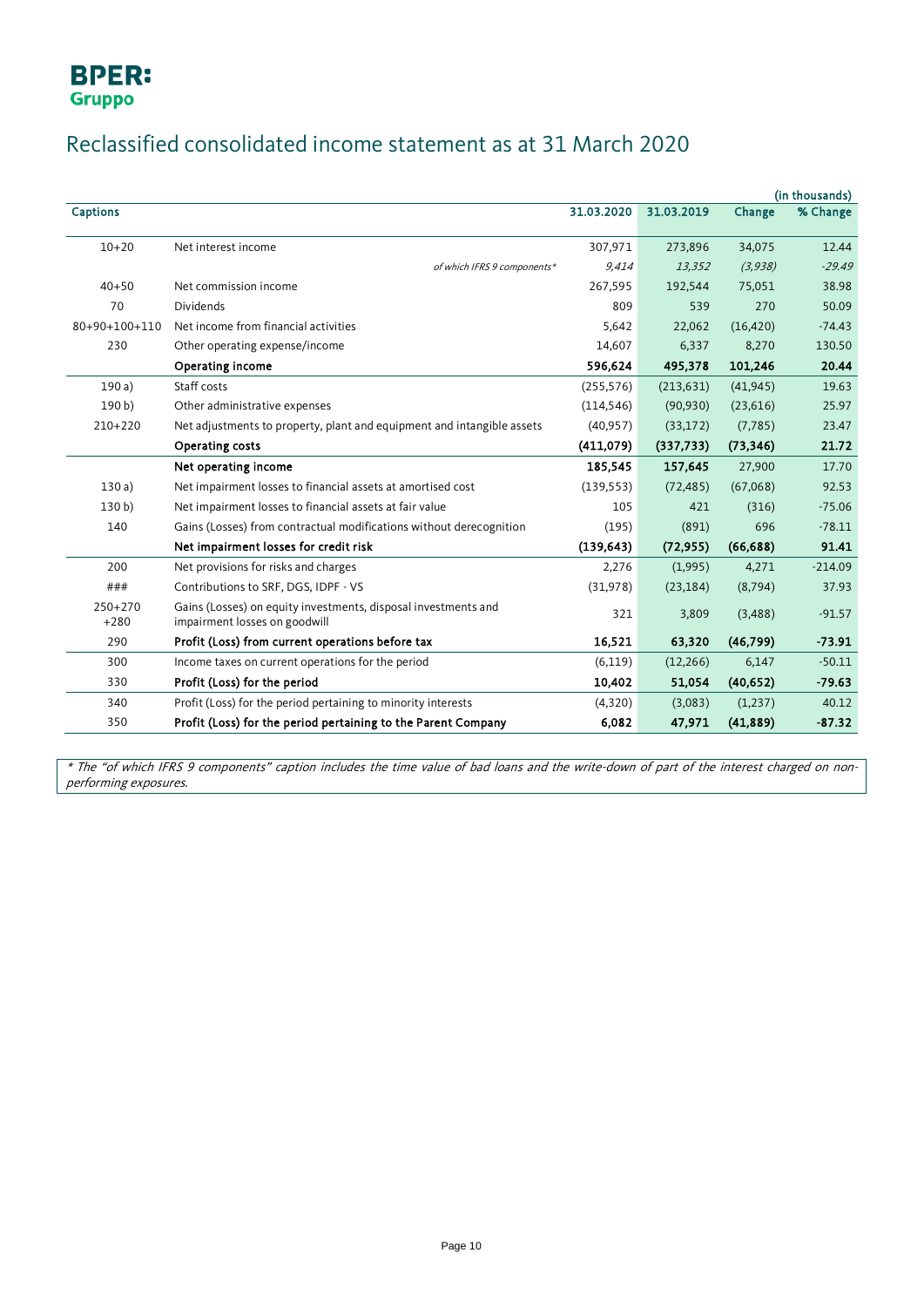

# Reclassified consolidated income statement by quarter as at 31 March 2020

|                  |                                                                                                 |                     |                     |                     |                     | (in thousands)      |
|------------------|-------------------------------------------------------------------------------------------------|---------------------|---------------------|---------------------|---------------------|---------------------|
| <b>Captions</b>  |                                                                                                 | 1st quarter<br>2020 | 1st quarter<br>2019 | 2nd quarter<br>2019 | 3rd quarter<br>2019 | 4th quarter<br>2019 |
|                  |                                                                                                 |                     |                     |                     |                     |                     |
| $10 + 20$        | Net interest income                                                                             | 307,971             | 273,896             | 272,288             | 315,909             | 302,446             |
|                  | of which IFRS 9 components*                                                                     | 9,414               | 13,352              | 15,083              | 11,748              | 3,460               |
| $40 + 50$        | Net commission income                                                                           | 267,595             | 192,544             | 195,210             | 268,316             | 275,880             |
| 70               | <b>Dividends</b>                                                                                | 809                 | 539                 | 9,687               | 3,424               | 451                 |
| 80+90+100+110    | Net income from financial activities                                                            | 5,642               | 22,062              | 5,403               | 49,721              | 36,807              |
| 230              | Other operating expense/income                                                                  | 14,607              | 6,337               | 8,923               | 19,511              | 16,308              |
|                  | Operating income                                                                                | 596,624             | 495,378             | 491,511             | 656,881             | 631,892             |
| 190a)            | Staff costs                                                                                     | (255, 576)          | (213, 631)          | (213, 109)          | (230, 936)          | (392,010)           |
| 190 b            | Other administrative expenses                                                                   | (114, 546)          | (90, 930)           | (96, 204)           | (118, 223)          | (146, 473)          |
| 210+220          | Net adjustments to property, plant and equipment and intangible assets                          | (40, 957)           | (33, 172)           | (35, 380)           | (40, 189)           | (76, 335)           |
|                  | Operating costs                                                                                 | (411,079)           | (337, 733)          | (344, 693)          | (389, 348)          | (614, 818)          |
|                  | Net operating income                                                                            | 185,545             | 157,645             | 146,818             | 267,533             | 17,074              |
| 130a             | Net impairment losses to financial assets at amortised cost                                     | (139, 553)          | (72, 485)           | (74, 551)           | (160, 985)          | (139, 526)          |
| 130 <sub>b</sub> | Net impairment losses to financial assets at fair value                                         | 105                 | 421                 | (392)               | 553                 | 674                 |
| 140              | Gains (Losses) from contractual modifications without derecognition                             | (195)               | (891)               | (76)                | (651)               | (1, 361)            |
|                  | Net impairment losses for credit risk                                                           | (139, 643)          | (72, 955)           | (75, 019)           | (161,083)           | (140, 213)          |
| 200              | Net provisions for risks and charges                                                            | 2,276               | (1,995)             | (9,698)             | 2,491               | (2,991)             |
| ###              | Contributions to SRF, DGS, IDPF - VS                                                            | (31,978)            | (23, 184)           | (9, 459)            | (25, 771)           | (2, 267)            |
| 250+270+280      | Gains (Losses) on equity investments, disposal investments and impairment losses on<br>goodwill | 321                 | 3,809               | 4,586               | 415                 | (2, 199)            |
| 275              | Gain on a bargain purchase                                                                      |                     |                     |                     | 353,805             | (10, 444)           |
| 290              | Profit (Loss) from current operations before tax                                                | 16,521              | 63,320              | 57,228              | 437,390             | (141,040)           |
| 300              | Income taxes on current operations for the period                                               | (6, 119)            | (12, 266)           | 987                 | (8,666)             | (2,501)             |
| 330              | Profit (Loss) for the period                                                                    | 10,402              | 51,054              | 58,215              | 428,724             | (143,541)           |
| 340              | Profit (Loss) for the period pertaining to minority interests                                   | (4,320)             | (3,083)             | (5,694)             | (6, 291)            | 199                 |
| 350              | Profit (Loss) for the period pertaining to the Parent Company                                   | 6.082               | 47,971              | 52,521              | 422,433             | (143, 342)          |

\* The "of which IFRS 9 components" caption includes the time value of bad loans and the write-down of part of the interest charged on nonperforming exposures.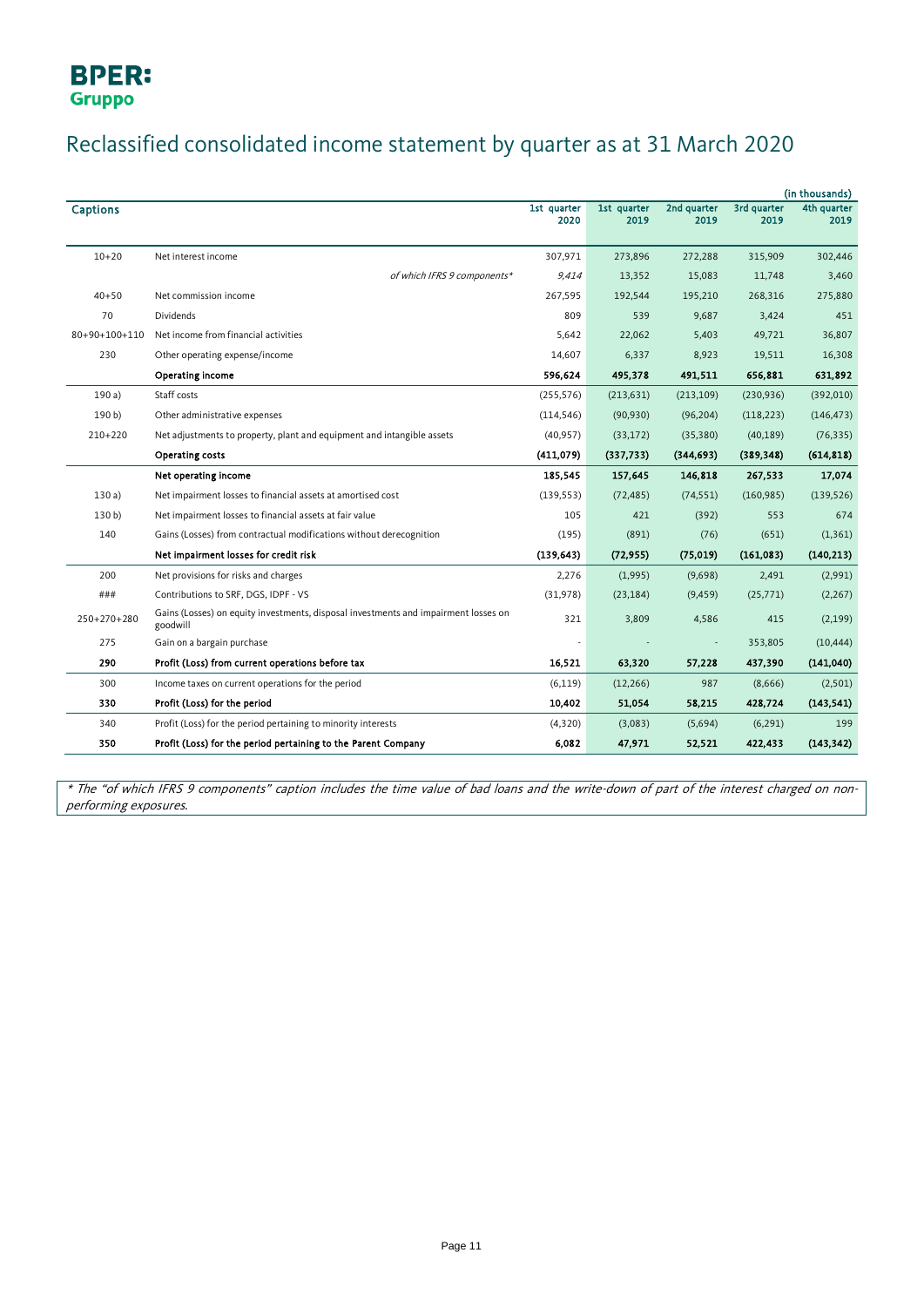# Consolidated balance sheet as at 31 March 2020

|               |                                                                            |            |            |            | (in thousands) |
|---------------|----------------------------------------------------------------------------|------------|------------|------------|----------------|
| <b>Assets</b> |                                                                            | 31.03.2020 | 31.12.2019 | Change     | % Change       |
|               |                                                                            |            |            |            |                |
| 10.           | Cash and cash equivalents                                                  | 402,042    | 566,924    | (164, 882) | $-29.08$       |
| 20.           | Financial assets measured at fair value through profit or loss             | 1,069,556  | 1,120,111  | (50, 555)  | $-4.51$        |
|               | a) financial assets held for trading                                       | 244,181    | 270,374    | (26, 193)  | $-9.69$        |
|               | b) financial assets designated at fair value                               | 127,032    | 130,955    | (3,923)    | $-3.00$        |
|               | c) other financial assets mandatorily measured at fair value               | 698,343    | 718,782    | (20, 439)  | $-2.84$        |
| 30.           | Financial assets measured at fair value through other comprehensive income | 6,509,863  | 6,556,202  | (46, 339)  | $-0.71$        |
| 40.           | Financial assets measured at amortised cost                                | 67,162,227 | 65,541,246 | 1,620,981  | 2.47           |
|               | a) loans to banks                                                          | 7,131,752  | 5,066,379  | 2,065,373  | 40.77          |
|               | b) loans to customers                                                      | 60,030,475 | 60,474,867 | (444, 392) | $-0.73$        |
| 50.           | Hedging derivatives                                                        | 53,100     | 82,185     | (29,085)   | $-35.39$       |
| 70.           | Equity investments                                                         | 225,358    | 225,869    | (511)      | $-0.23$        |
| 90.           | Property, plant and equipment                                              | 1,366,608  | 1,368,696  | (2,088)    | $-0.15$        |
| 100.          | Intangible assets                                                          | 660,791    | 669,847    | (9,056)    | $-1.35$        |
|               | of which:                                                                  |            |            |            |                |
|               | - goodwill                                                                 | 434,758    | 434,758    |            |                |
| 110.          | Tax assets                                                                 | 1,965,794  | 2,024,579  | (58, 785)  | $-2.90$        |
|               | a) current                                                                 | 361,964    | 466,312    | (104, 348) | $-22.38$       |
|               | b) deferred                                                                | 1,603,830  | 1,558,267  | 45,563     | 2.92           |
| 120.          | Non current assets and disposal groups classified as held for sale         | 94,149     | 97,142     | (2,993)    | $-3.08$        |
| 130.          | Other assets                                                               | 589,828    | 780,697    | (190, 869) | $-24.45$       |
|               | <b>Total assets</b>                                                        | 80,099,316 | 79,033,498 | 1,065,818  | 1.35           |

|      |                                                                       |            |            |            | (in thousands) |
|------|-----------------------------------------------------------------------|------------|------------|------------|----------------|
|      | Liabilities and shareholders' equity                                  | 31.03.2020 | 31.12.2019 | Change     | % Change       |
| 10.  | Financial liabilities measured at amortised cost                      | 71,100,285 | 70,135,262 | 965,023    | 1.38           |
|      | a) due to banks                                                       | 14,092,713 | 12,213,133 | 1,879,580  | 15.39          |
|      | b) due to customers                                                   | 51,572,044 | 52,087,240 | (515, 196) | $-0.99$        |
|      | c) debt securities issued                                             | 5,435,528  | 5,834,889  | (399, 361) | $-6.84$        |
| 20.  | Financial liabilities held for trading                                | 164,498    | 165,970    | (1, 472)   | $-0.89$        |
| 40.  | Hedging derivatives                                                   | 396,146    | 294,114    | 102,032    | 34.69          |
| 60.  | <b>Tax liabilities</b>                                                | 73,586     | 75,737     | (2, 151)   | $-2.84$        |
|      | a) current                                                            | 14,359     | 5,405      | 8,954      | 165.66         |
|      | b) deferred                                                           | 59,227     | 70,332     | (11, 105)  | $-15.79$       |
| 70.  | Liabilities associated with activities classified as held for sale    | 129,457    | 134,077    | (4,620)    | $-3.45$        |
| 80.  | Other liabilities                                                     | 2,217,257  | 2,069,511  | 147,746    | 7.14           |
| 90.  | Employee termination indemnities                                      | 181,299    | 191,120    | (9,821)    | $-5.14$        |
| 100. | Provisions for risks and charges                                      | 652,981    | 676,160    | (23, 179)  | $-3.43$        |
|      | a) commitments and guarantees granted                                 | 54,768     | 55,995     | (1, 227)   | $-2.19$        |
|      | b) pension and similar obligations                                    | 150,493    | 161,619    | (11, 126)  | $-6.88$        |
|      | c) other provisions for risks and charges                             | 447,720    | 458,546    | (10, 826)  | $-2.36$        |
| 120. | Valuation reserves                                                    | (71, 110)  | 37,750     | (108, 860) | $-288.37$      |
| 140. | Equity instruments                                                    | 150,000    | 150,000    |            |                |
| 150. | Reserves                                                              | 2,405,697  | 2,035,205  | 370,492    | 18.20          |
| 160. | Share premium reserve                                                 | 1,002,722  | 1,002,722  |            |                |
| 170. | Share capital                                                         | 1,561,884  | 1,561,884  |            |                |
| 180. | Treasury shares (-)                                                   | (7, 259)   | (7, 259)   |            |                |
| 190. | Minority interests $(+/-)$                                            | 135,791    | 131,662    | 4,129      | 3.14           |
| 200. | Profit (Loss) for the period pertaining to the Parent Company $(+/-)$ | 6,082      | 379,583    | (373,501)  | $-98.40$       |
|      | Total liabilities and shareholders' equity                            | 80,099,316 | 79,033,498 | 1,065,818  | 1.35           |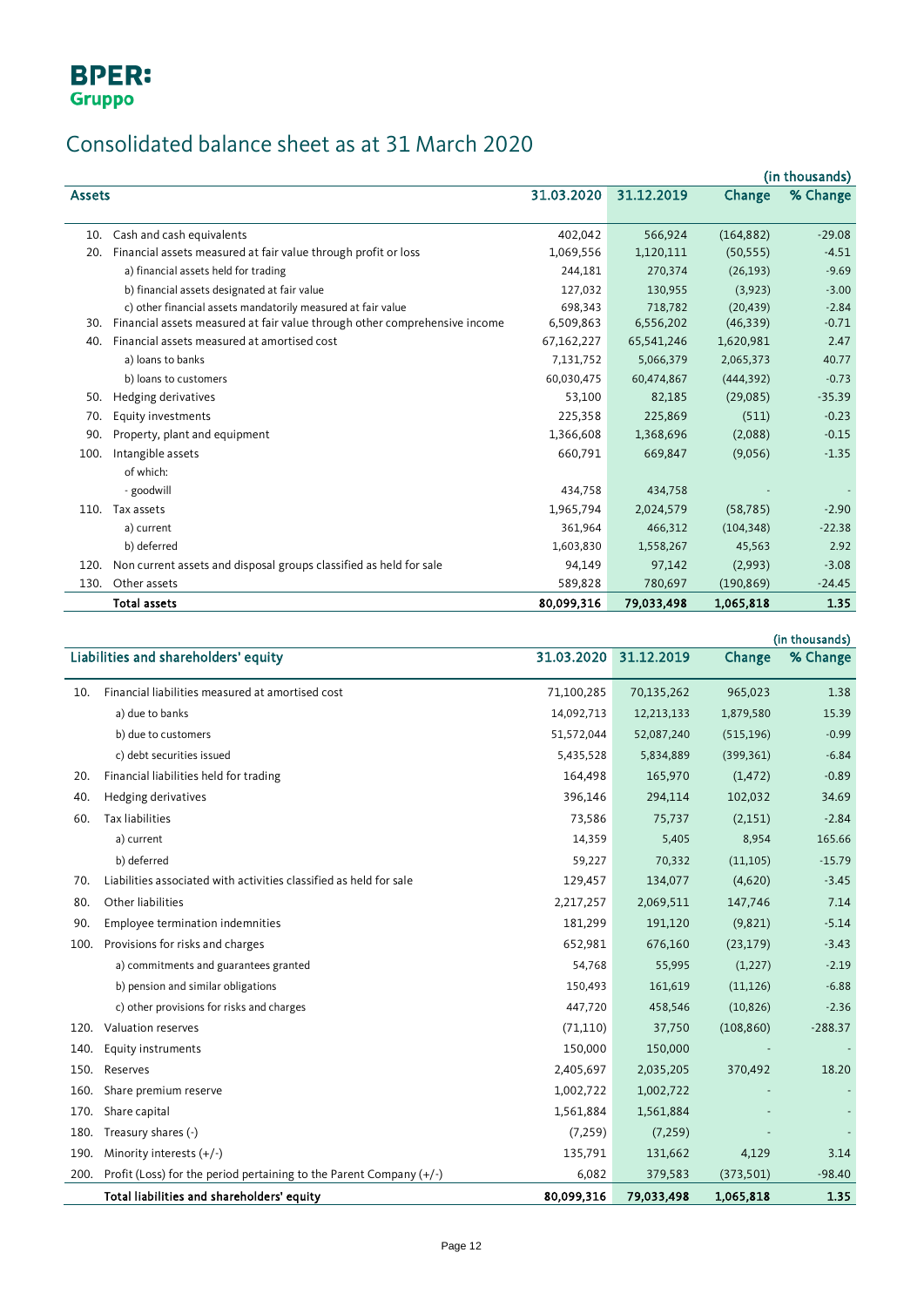

# Consolidated income statement as at 31 March 2020

|                 |                                                                                                 |                   |            |                      | (in thousands)    |
|-----------------|-------------------------------------------------------------------------------------------------|-------------------|------------|----------------------|-------------------|
| <b>Captions</b> |                                                                                                 | 31.03.2020        | 31.03.2019 | Change               | % Change          |
| 10.             | Interest and similar income                                                                     | 359,864           | 330,874    | 28,990               | 8.76              |
|                 | of which: interest income calculated using the effective interest method                        | 357,791           | 330,435    | 27,356               | 8.28              |
| 20.             | Interest and similar expense                                                                    | (51,893)          | (56, 978)  | 5,085                | $-8.92$           |
| 30.             | Net interest income                                                                             | 307,971           | 273,896    | 34,075               | 12.44             |
| 40.             | Commission income                                                                               | 309,431           | 201,473    | 107,958              | 53.58             |
| 50.             | Commission expense                                                                              | (41,836)          | (8,929)    | (32,907)             | 368.54            |
| 60.             | Net commission income                                                                           | 267,595           | 192,544    | 75,051               | 38.98             |
| 70.             | Dividends and similar income                                                                    | 809               | 539        | 270                  | 50.09             |
| 80.             | Net income from trading activities                                                              | (21, 287)         | 3,752      | (25,039)             | $-667.35$         |
| 90.             | Net income from hedging activities                                                              | (8, 567)          | (1, 446)   | (7, 121)             | 492.46            |
| 100.            | Gains (Losses) on disposal or repurchase of:                                                    | 69,327            | 19,115     | 50,212               | 262.68            |
|                 | a) financial assets measured at amortised cost                                                  | 68,468            | 12,380     | 56,088               | 453.05            |
|                 | b) financial assets measured at fair value through other comprehensive income                   | 715               | 6,522      | (5,807)              | $-89.04$          |
|                 | c) financial liabilities                                                                        | 144               | 213        | (69)                 | $-32.39$          |
| 110.            | Net income on financial assets and liabilities measured at fair value through<br>profit or loss | (33,831)          | 641        | (34, 472)            |                   |
|                 | a) financial assets and liabilities designated at fair value                                    | (4,673)           | 573        | (5, 246)             | $-915.53$         |
|                 | b) other financial assets mandatorily measured at fair value                                    | (29, 158)         | 68         | (29, 226)            |                   |
| 120.            | Net interest and other banking income                                                           | 582,017           | 489,041    | 92,976               | 19.01             |
| 130.            | Net impairment losses for credit risk relating to:                                              | (139, 448)        | (72,064)   | (67, 384)            | 93.51             |
|                 | a) financial assets measured at amortised cost                                                  | (139, 553)        | (72, 485)  | (67,068)             | 92.53             |
|                 | b) financial assets measured at fair value through other comprehensive income                   | 105               | 421        | (316)                | $-75.06$          |
| 140.            | Gains (Losses) from contractual modifications without derecognition                             | (195)             | (891)      | 696                  | $-78.11$          |
| 150.            | Net income from financial activities                                                            | 442,374           | 416,086    | 26,288               | 6.32              |
| 180.            | Net income from financial and insurance activities                                              | 442,374           | 416,086    | 26,288               | 6.32              |
| 190.            | Administrative expenses:                                                                        | (436, 137)        | (359, 491) | (76, 646)            | 21.32             |
|                 | a) staff costs                                                                                  | (255, 576)        | (213, 631) | (41, 945)            | 19.63             |
|                 | b) other administrative expenses                                                                | (180, 561)        | (145, 860) | (34,701)             | 23.79             |
|                 | 200. Net provisions for risks and charges                                                       | 2,276             | (1,995)    | 4,271                | $-214.09$         |
|                 | a) commitments and guarantees granted                                                           | 1,017             | 1,117      | (100)                | $-8.95$           |
|                 | b) other net provisions                                                                         | 1,259             | (3, 112)   | 4,371                | $-140.46$         |
| 210.            | Net adjustments to property, plant and equipment                                                | (27,052)          | (20,614)   | (6, 438)             | 31.23             |
| 220.            | Net adjustments to intangible assets                                                            | (13,905)          | (12, 558)  | (1, 347)             | 10.73             |
| 230.            | Other operating expense/income                                                                  | 48,644            | 38,083     | 10,561               | 27.73             |
|                 | 240. Operating costs                                                                            | (426, 174)        | (356, 575) | (69, 599)            | 19.52             |
| 250.            | Gains (Losses) of equity investments                                                            | 34                | 3,764      | (3,730)              | $-99.10$          |
| 280.            | Gains (Losses) on disposal investments                                                          | 287               | 45         | 242                  | 537.78            |
| 290.            | Profit (Loss) from current operations before tax                                                | 16,521            | 63,320     | (46,799)             | $-73.91$          |
| 300.            | Income taxes on current operations for the period                                               | (6, 119)          | (12, 266)  | 6,147                | $-50.11$          |
| 310.<br>330.    | Profit (Loss) from current operations after tax                                                 | 10,402            | 51,054     | (40, 652)            | $-79.63$          |
| 340.            | Profit (Loss) for the period<br>Profit (Loss) for the period pertaining to minority interests   | 10,402<br>(4,320) | 51,054     | (40, 652)<br>(1,237) | $-79.63$<br>40.12 |
| 350.            | Profit (Loss) for the period pertaining to the Parent Company                                   |                   | (3,083)    |                      | $-87.32$          |
|                 |                                                                                                 | 6,082             | 47,971     | (41, 889)            |                   |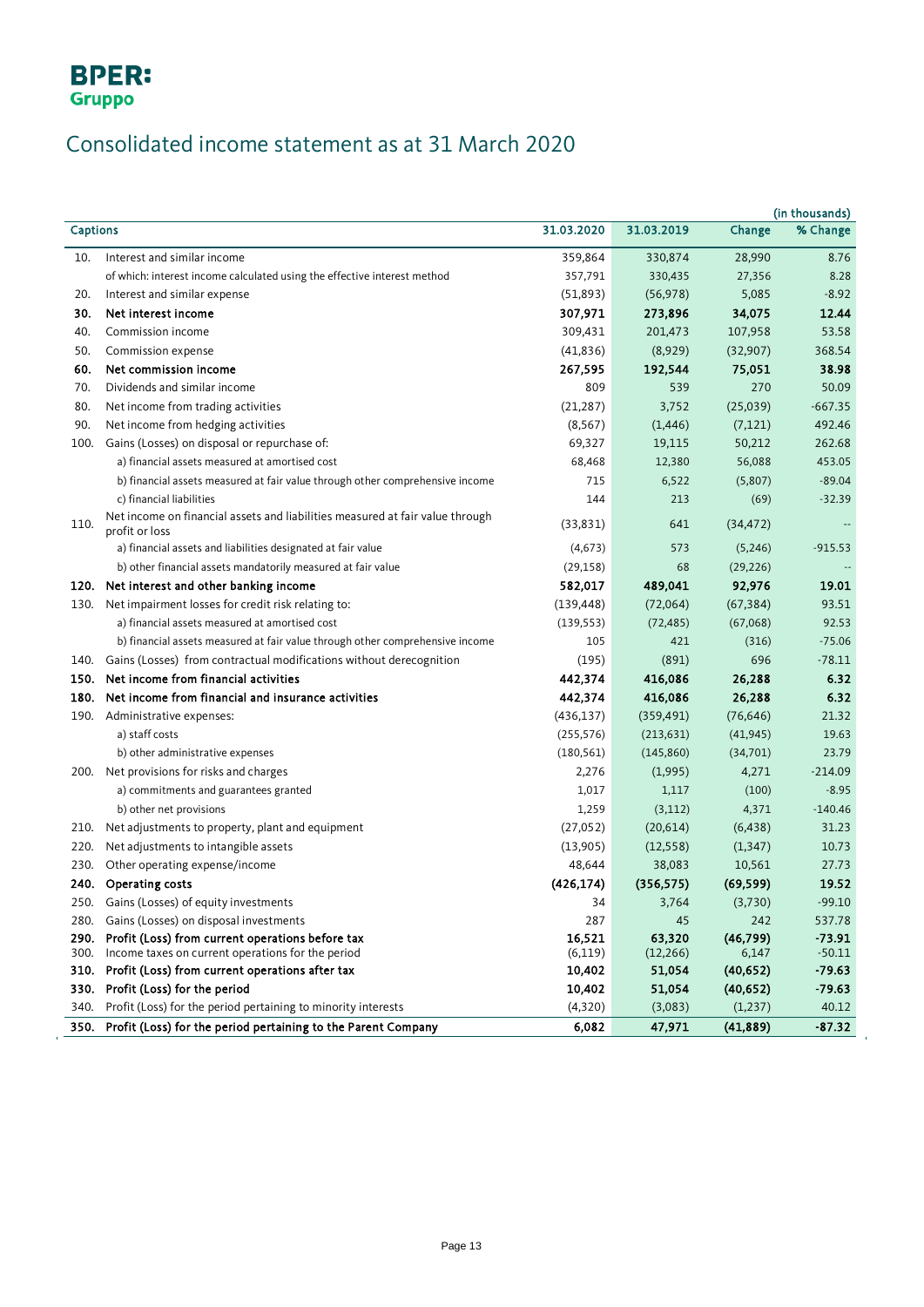### Performance ratios<sup>[2](#page-7-1)</sup>

| <b>Financial ratios</b>                                            | 31.03.2020     | $2019$ (*)  |
|--------------------------------------------------------------------|----------------|-------------|
| Structural ratios                                                  |                |             |
| Net loans to customers/total assets                                | 63.71%         | 65.80%      |
| Net loans to customers/direct deposits from customers              | 89.32%         | 89.58%      |
| Financial assets/total assets                                      | 24.82%         | 23.99%      |
| Fixed assets <sup>3</sup> /total assets                            | 1.99%          | 2.02%       |
| Goodwill/total assets                                              | 0.54%          | 0.55%       |
| Direct deposits/total assets                                       | 88.93%         | 88.91%      |
| Indirect deposits under management/indirect deposits               | 36.84%         | 37.71%      |
| Financial assets/tangible equity <sup>4</sup>                      | 4.39           | 4.10        |
| Total tangible assets <sup>5</sup> /tangible equity                | 17.56          | 16.96       |
| Net interbank position (in thousands of Euro)                      | (10, 198, 787) | (9,891,324) |
| Number of employees <sup>6</sup>                                   | 13,780         | 13,805      |
| Number of national bank branches                                   | 1,349          | 1,349       |
| Profitability ratios                                               |                |             |
| ROE <sup>7</sup>                                                   | 0.50%          | 8.66%       |
| <b>ROTE</b> <sup>8</sup>                                           | 0.58%          | 9.92%       |
| <b>ROA</b> <sup>9</sup>                                            | 0.05%          | 0.50%       |
| Cost to income ratio <sup>10</sup>                                 | 68.90%         | 68.18%      |
| Net impairment losses on loans to customers/net loans to customers | 0.27%          | 0.15%       |
| Basic EPS <sup>"</sup>                                             | 0.012          | 0.100       |
| Diluted EPS <sup>12</sup>                                          | 0.011          | 0.100       |

(\*) The comparative patrimonial ratios, together with ROE, ROTE e ROA, have been calculated on figures at 31 December 2019 as per the Consolidated financial statements as at 31 December 2019, while economical ratios have been calculated on figures at 31 March 2019 as per the Consolidated interim report on operations as at 31 March 2019.

 $\overline{\phantom{a}}$ 

<sup>2</sup> To construct ratios, reference was made to the balance sheet and income statement figures of the reclassified statements prepared from a management point of view as per the present Press Release.

<span id="page-13-0"></span><sup>&</sup>lt;sup>3</sup> Fixed assets include both Equity investments and Property, plant and equipment. The ratio would be at 1.61% (1.64% at 31 December 2019) without considering the application of IFRS 16.

<span id="page-13-1"></span><sup>4</sup> Tangible equity: total shareholders' equity, including minority interests, net of intangible assets.

<span id="page-13-2"></span><sup>5</sup> Total tangible assets = total assets net of intangible assets.

<span id="page-13-3"></span><sup>&</sup>lt;sup>6</sup> The number of employees (point figure) does not include the expectations.

<span id="page-13-4"></span><sup>&</sup>lt;sup>7</sup> ROE has been calculated as annualized net profit for the period on average shareholders' equity of Group not included net profit.

<span id="page-13-5"></span><sup>&</sup>lt;sup>8</sup> ROTE has been calculated as annualized net profit for the period on average shareholders' equity of Group not included net profit and intangible assets.

<span id="page-13-6"></span><sup>9</sup> ROA has been calculated as annualized net profit for the period (including net profit for the period pertaining to minority interests) on total assets.

<span id="page-13-7"></span><sup>&</sup>lt;sup>®</sup> The cost/income ratio has been calculated on the basis of the layout of the reclassified income statement (operating costs/operating income); when calculated on the basis of the layout provided by the 6th update of Bank of Italy Circular no. 262 the cost/income ratio is at 73.22% (72.91% at 31 March 2019 as per the Consolidated interim report on operations as at 31 March 2019).

<span id="page-13-8"></span><sup>&</sup>lt;sup>"</sup> EPS has been calculated net of treasury shares in portfolio.

<span id="page-13-9"></span><sup>&</sup>lt;sup>12</sup> See previous note.